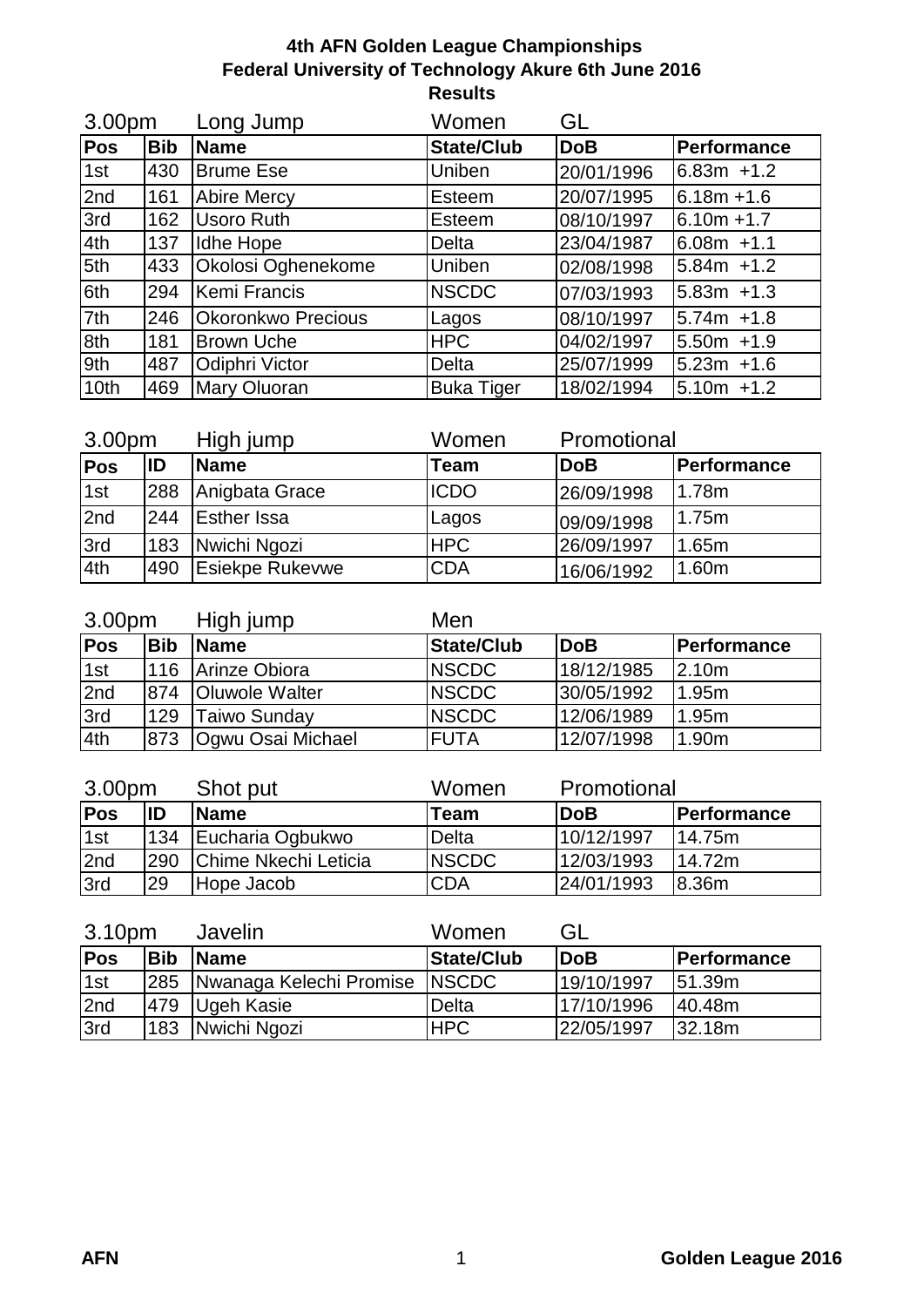| 3.30pm |            | 100m Hurdles           | Women             |            | Promotional Wind: -1.4m/s |
|--------|------------|------------------------|-------------------|------------|---------------------------|
| Pos    | <b>Bib</b> | Name                   | <b>State/Club</b> | <b>DoB</b> | Performance               |
| 1st    | 294        | Francis Ruth Oluwakemi | <b>NSCDC</b>      | 07/03/1993 | 13.47sec                  |
| 2nd    | 92         | Ayemoba Grace          | Defender          | 26/12/1981 | 14.12sec                  |
| 3rd    | 292        | Efe Favour             | <b>NSCDC</b>      | 14/07/1994 | 14.38sec                  |
| 4th    | 30         | Kadiri Sarah A.        | <b>CDA</b>        | 06/12/1995 | 14.54sec                  |
| 5th    | 95         | Ezerebo Oghene Fega    | <b>NSCDC</b>      | 10/09/1990 | 14.62sec                  |
| 6th    | 150        | Alawode Sekinat Abiola | Eaglesight        | 15/09/1996 | 14.91sec                  |
| 7th    | 563        | Okorhi Mary            | Delta             | 03/23/98   | 15.00sec                  |
| 8th    | 242        | Adubi Victoria         | Lagos             | 01/10/1999 | <b>DNS</b>                |

| 3.45pm     |            | 110m Hurdles            | Men               | GL         | Wind: - 0.6m/s     |
|------------|------------|-------------------------|-------------------|------------|--------------------|
| <b>Pos</b> | <b>Bib</b> | <b>Name</b>             | <b>State/Club</b> | <b>DoB</b> | <b>Performance</b> |
| 1st        | 389        | Martins Ogieriakhi      | Police            | 06/06/1993 | 14.16sec           |
| 2nd        | 326        | <b>Okon Samuel Etim</b> | <b>INSCDC</b>     | 06/05/1983 | 14.45sec           |
| 3rd        | 559        | <b>Osadolor Samuel</b>  | Uniben            | 27/02/1995 | 14.56sec           |
| 4th        | 153        | Abejoye Oyeniyi         | Lagos             | 16/01/1993 | 14.84sec           |

| 3.40pm         |            | <b>Discus</b>                  | Men              | GL         |            |
|----------------|------------|--------------------------------|------------------|------------|------------|
| <b>Pos</b>     | <b>Bib</b> | <b>NAME</b>                    | <b>Club</b>      | <b>DoB</b> | Perfomance |
|                | 120        | <b>Olatunji Olawale Samuel</b> | <b>Defenders</b> | 21/09/1983 | 48.56      |
| 2              | 319        | Ibrahim Baba                   | <b>NSCDC</b>     | 02/02/1988 | 41.72      |
| 3              | 887        | Okafor Onyinye Stanley.        | <b>ASFA</b>      | 12/06/1993 | 39.04      |
| $\overline{4}$ | 398        | Oguntade Lukmon                | Police           | 24/07/1987 | 39.36      |
| 5              | 859        | Ibrahim Friday                 | Eaglesight       | 21/12/1977 | 36.52      |
| $\sqrt{6}$     | 519        | Timi Seikoptuburu              | <b>Bayelsa</b>   | 14/07/1985 | 36.38      |

| 4.00pm     |            | 100meters            | Women             | <b>Final B</b> | <b>Wind: -0.5m/s</b> |
|------------|------------|----------------------|-------------------|----------------|----------------------|
| <b>Pos</b> | <b>Bib</b> | <b>Name</b>          | <b>State/Club</b> | <b>DoB</b>     | Performance          |
| 1st        | 841        | Udo-Gabriel Joy      | <b>MOC</b>        | 02/06/1999     | 11.87sec             |
| 2nd        | 564        | Adiakerehna Blessing | <b>Delta</b>      | 07/03/1998     | 11.89sec             |
| 3rd        | 152        | Ogundiran Blessing   | Lagos             | 22/11/2000     | 11.96sec             |
| 4th        | 569        | Asemota Marvelous    | Edo               | 09/11/2000     | 12.10sec             |
| 5th        | 28         | Bada Iyanuloluwa T.  | <b>CDA</b>        | 03/01/1999     | 12.19sec             |
| 6th        | 190        | Akene Suzan Obehi    | <b>NSCDC</b>      | 23/03/1998     | 12.37sec             |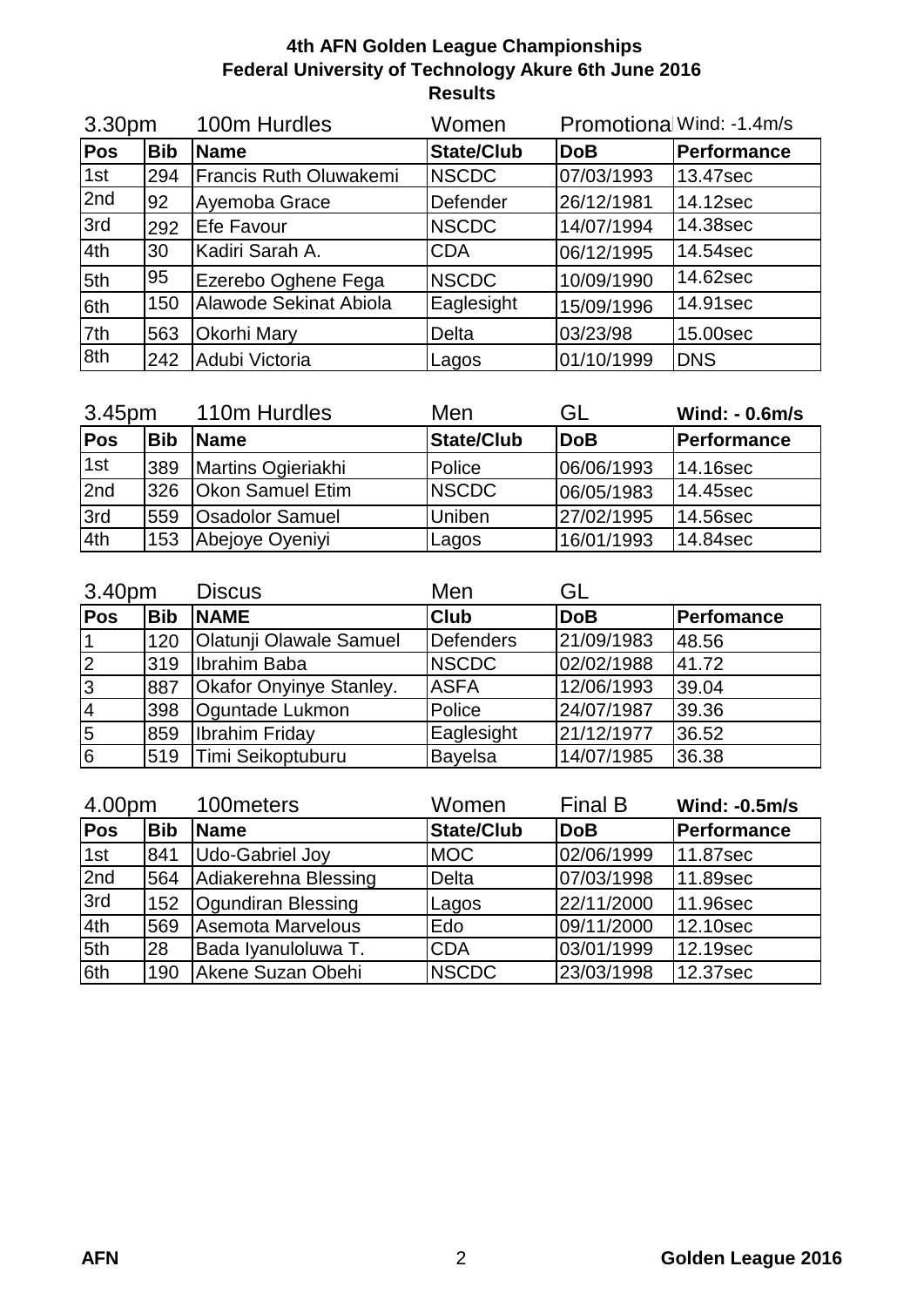| 4.00pm |            | 100meters<br>Women<br>GL   |                    | Wind: -1.2m/s |             |
|--------|------------|----------------------------|--------------------|---------------|-------------|
| Pos    | <b>Bib</b> | Name                       | <b>State/Club</b>  | <b>DoB</b>    | Performance |
| 1st    | 301        | Osazuwa Agnes              | <b>NSCDC</b>       | 26/06/1989    | 11.52sec    |
| 2nd    | 304        | <b>Uko Alphonsus Peace</b> | <b>NSCDC</b>       | 26/12/1995    | 11.62sec    |
| 3rd    | 182        | Aniekene Alphonsus         | Akwa Ibom          | 25/12/1999    | 11.72sec    |
| 4th    | 35         | Sule Justina               | <b>CDA</b>         | 30/07/1989    | 11.77sec    |
| 5th    | 79         | Mercy Ntiaobong            | <b>Cross River</b> | 04/10/1997    | 11.79sec    |
| 6th    | 567        | <b>Cecilia Francis</b>     | Lagos              | 17/09/1996    | 11.87sec    |
| 7th    | 75         | <b>Edet Mariam Bassey</b>  | <b>Cross River</b> | 18/05/1995    | 11.90sec    |
|        | 296        | Isoken Igbinosun           | <b>NSCDC</b>       | 23/07/1993    | <b>DNF</b>  |

| 4.10pm |            | 100meters              | Men               | <b>Final B</b> | <b>Wind:-1.0m/s</b> |
|--------|------------|------------------------|-------------------|----------------|---------------------|
| Pos    | <b>Bib</b> | <b>Name</b>            | <b>State/Club</b> | <b>DoB</b>     | Performance         |
| 1st    | 186        | Assan Faye             | <b>HPC</b>        | 28/11/1996     | 10.65sec            |
| 2nd    | 575        | Victor Ikhazoboh       | <b>Customs</b>    | 25/11/1995     | 10.68sec            |
| 3rd    | 848        | <b>Stanley Mbamara</b> | <b>NSCDC</b>      | 07/02/1992     | 10.78sec            |
| 4th    | 264        | Jare Folarin           | Lagos             | 10/03/1998     | 10.89sec            |
| 5th    | 5          | Onyeakwu Chukwuma      | <b>NSCDC</b>      | 10/03/1991     | 10.91sec            |
| 6th    | 121        | Olugbemi Comfort       | <b>NSCDC</b>      | 22/05/1992     | 10.95sec            |
| 7th    | 857        | Olupeka Victor         | <b>CDA</b>        | 10/08/1996     | 10.98sec            |
| 8th    | 461        | Prosper Oghnne         | <b>PH</b>         | 28/5/1998      | 11.00sec            |

| 4.10pm     |            | 100 meters              | Men               | GL         | <b>Wind: -0.9m/s</b> |
|------------|------------|-------------------------|-------------------|------------|----------------------|
| <b>Pos</b> | <b>Bib</b> | <b>Name</b>             | <b>State/Club</b> | <b>DoB</b> | Performance          |
| 1st        | 462        | <b>Oduduru Divine</b>   | <b>NSCDC</b>      | 07/10/1996 | 10.29sec             |
| 2nd        | 313        | Egwero Ogho-Oghene      | <b>NSCDC</b>      | 26/11/1988 | 10.34sec             |
| 3rd        | 321        | <b>Arowolo Emmanuel</b> | <b>FUTA</b>       | 08/07/1997 | 10.48sec             |
| 4th        | 331        | Abiola Soyemi           | <b>FCT</b>        | 04/06/1997 | 10.51sec             |
| 5th        | 185        | Alieu Joof              | H.P.C.            | 28/01/1997 | 10.62sec             |
| 6th        | 72         | <b>Edwin Peter</b>      | <b>MOC</b>        | 22/05/1994 | 10.68sec             |

| 4.10pm      |            | Long jump                  | Promotional<br>Men |                       |                |
|-------------|------------|----------------------------|--------------------|-----------------------|----------------|
| Pos         | <b>Bib</b> | <b>NAME</b>                | <b>Club</b>        | <b>DoB</b>            | <b>PERFOR.</b> |
| I1          | 881        | Anota Oluwashola John      | <b>NSCDC</b>       | 14/08/1985            | $17.46 + 1.2$  |
| $ 2\rangle$ | 426        | <b>Oluwayemi Blessing</b>  | <b>SB Academy</b>  | 01/02/1996            | $17.44 + 1.1$  |
| 3           | 147        | Tobechukwu Nwokocha        | <b>Delta</b>       | 10/07/1998            | $7.35 - 0.0$   |
| 14          | 883        | Toyin Oladimeji            | Police             | 02/01/1992            | $17.26 - 0.1$  |
| 5           | 438        | George Jones               | Prision            | 24/11/1985 6.89 + 0.1 |                |
| 6           |            | 122 Omofezi Ogheneovo Pius | Defenders          | 10/06/1994            | $16.88 + 0.0$  |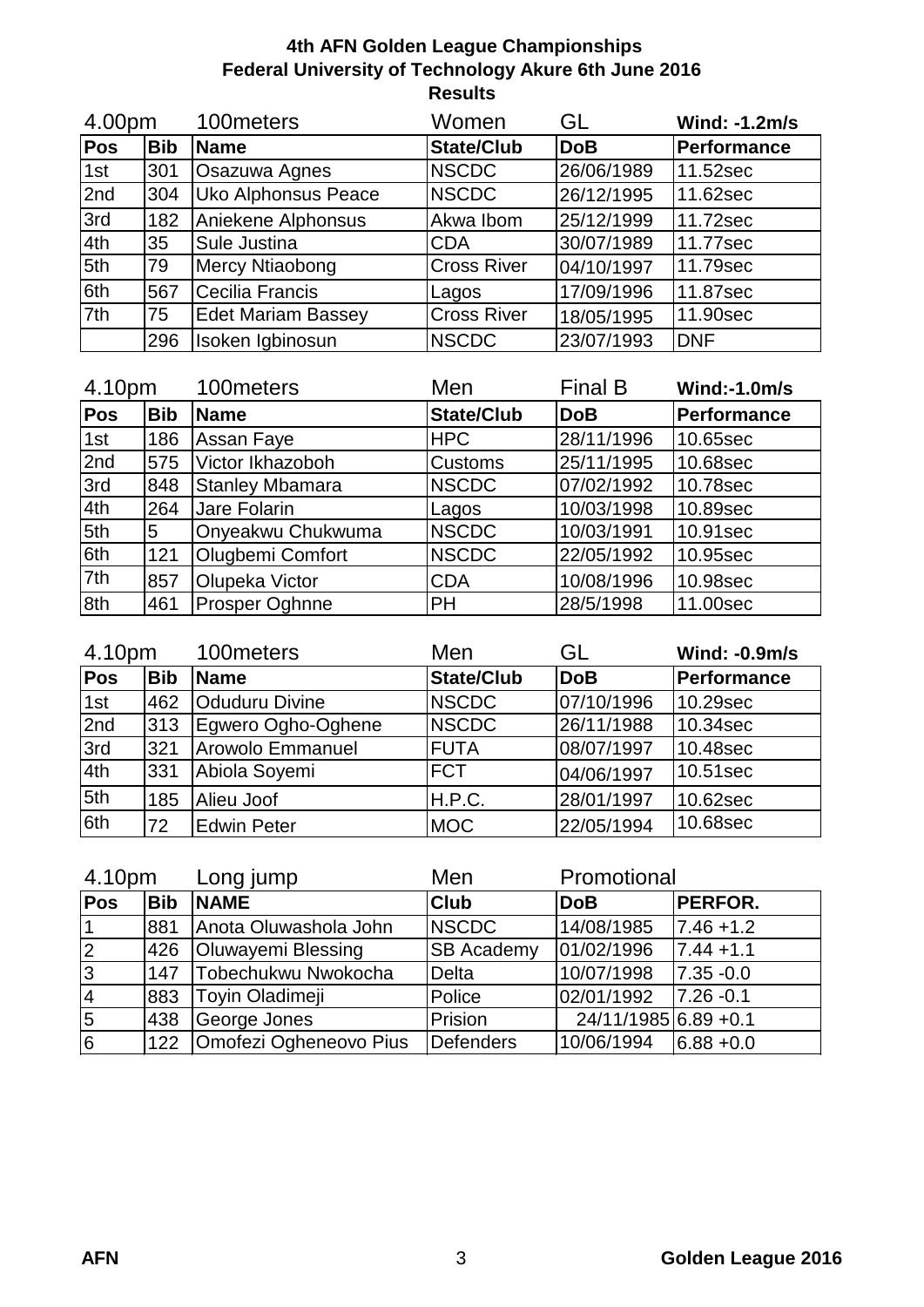| 4.15pm     |            | 400 meters                     | Women              | GL         |             |
|------------|------------|--------------------------------|--------------------|------------|-------------|
| <b>Pos</b> | <b>Bib</b> | <b>IName</b>                   | <b>State/Club</b>  | <b>DoB</b> | Performance |
| 1st        | 76         | George Patience Okon           | <b>Cross River</b> | 25/11/1991 | 51.06sec    |
| 2nd        | 179        | Ajayi Yinka                    | HIT                | 11/08/1997 | 52.27sec    |
| 3rd        | 300        | Omotosho Omolara G.            | <b>NSCDC</b>       | 25/05/1993 | 52.61sec    |
| 4th        | 338        | <b>Funke Ogunbase</b>          | Police             | 31/05/1995 | 53.07sec    |
| 5th        | 136        | Idamadudu Praise Oghenef Delta |                    | 18/12/1998 | 53.42sec    |
| 6th        | 815        | Mayungbe Blessing              | <b>HPC</b>         | 15/04/1992 | 53.51sec    |
| 7th        | 293        | <b>Etim Margaret</b>           | <b>NSCDC</b>       | 28/11/1992 | 53.76sec    |

| 4.20pm |            | 400 meters           | Men               | GL         |             |
|--------|------------|----------------------|-------------------|------------|-------------|
| Pos    | <b>Bib</b> | <b>Name</b>          | <b>State/Club</b> | <b>DoB</b> | Performance |
| 1st    | 328        | Orukpe Erayokan      | <b>NSCDC</b>      | 12/12/1993 | 46.22sec    |
| 2nd    | 88         | <b>Isah Salihu</b>   | <b>Customs</b>    | 22/02/1991 | 46.45sec    |
| 3rd    | 87         | <b>Henry Okorie</b>  | <b>Customs</b>    | 04/11/1987 | 47.12sec    |
| 4th    | 44         | Fatoyinbo Ojo Sunday | <b>CDA</b>        | 28/07/1997 | 47.26sec    |
| 5th    | 325        | Ogunmola Tobi        | <b>NSCDC</b>      | 20/06/1992 | 47.58sec    |
| 6th    | 323        | <b>Odeka Gerald</b>  | <b>CDA</b>        | 21/03/1986 | 47.75sec    |
| 7th    | 324        | Ogunmakinju Adeleye  | <b>NSCDC</b>      | 20/03/1992 | 47.90sec    |

| 4.30pm |     | Javelin                         | Men            | Promotional |               |
|--------|-----|---------------------------------|----------------|-------------|---------------|
| Pos    | ID  | <b>Name</b>                     | <b>Team</b>    | <b>DoB</b>  | Performance   |
| 1st    | 84  | <b>Adams Samuel Kure</b>        | <b>Customs</b> | 20/12/1993  | <b>72.25m</b> |
| 2nd    | 878 | Osayande Nosakhare Frida Police |                | 05/10/1984  | l65.93m       |
| 3rd    | 25  | <b>Tsafa Ferdinand</b>          | <b>Benue</b>   | 20/12/1993  | 60.18m        |
| 4th    | 320 | Igbinosun Kingsley              | <b>NSCDC</b>   | 27/06/1989  | 60.10m        |
| 5th    | 877 | <b>Osazee Julius</b>            | Police         | 03/07/1980  | <b>55.54m</b> |
| 6th    | 879 | Oguntade Lukmon                 | Police         | 24/07/1987  | 50.65m        |

| 4.30pm |            | 400m Hurdles          | GL<br>Women       |            |             |  |
|--------|------------|-----------------------|-------------------|------------|-------------|--|
| Pos    | <b>Bib</b> | <b>Name</b>           | <b>State/Club</b> | <b>DoB</b> | Performance |  |
| 1st    | 100        | Rita Ossai            | <b>NSCDC</b>      | 12/10/1994 | 57.36sec    |  |
| 2nd    | 553        | Nathaniel Glory       | <b>Buka T</b>     | 23/01/1996 | 58.11sec    |  |
| 3rd    | 133        | Akpofa Faith Daisy    | Delta             | 26/09/1993 | 58.17sec    |  |
| 4th    | 30         | Kadiri Sarah A.       | <b>CDA</b>        | 06/12/1995 | 59.94sec    |  |
| 5th    | 432        | Nwokike Adaeze        | Uniben            | 29/08/1999 | 62.76sec    |  |
| 6th    | 551        | <b>Clifford Fegor</b> | <b>Delta</b>      | 11/12/1998 | 63.13sec    |  |
| 7th    | 298        | Nwaogu Ann            | <b>NSCDC</b>      | 01/10/1995 | 63.68sec    |  |
| 8th    | 236        | Abu Joy               | Kwara             | 02/03/1999 | 64.80sec    |  |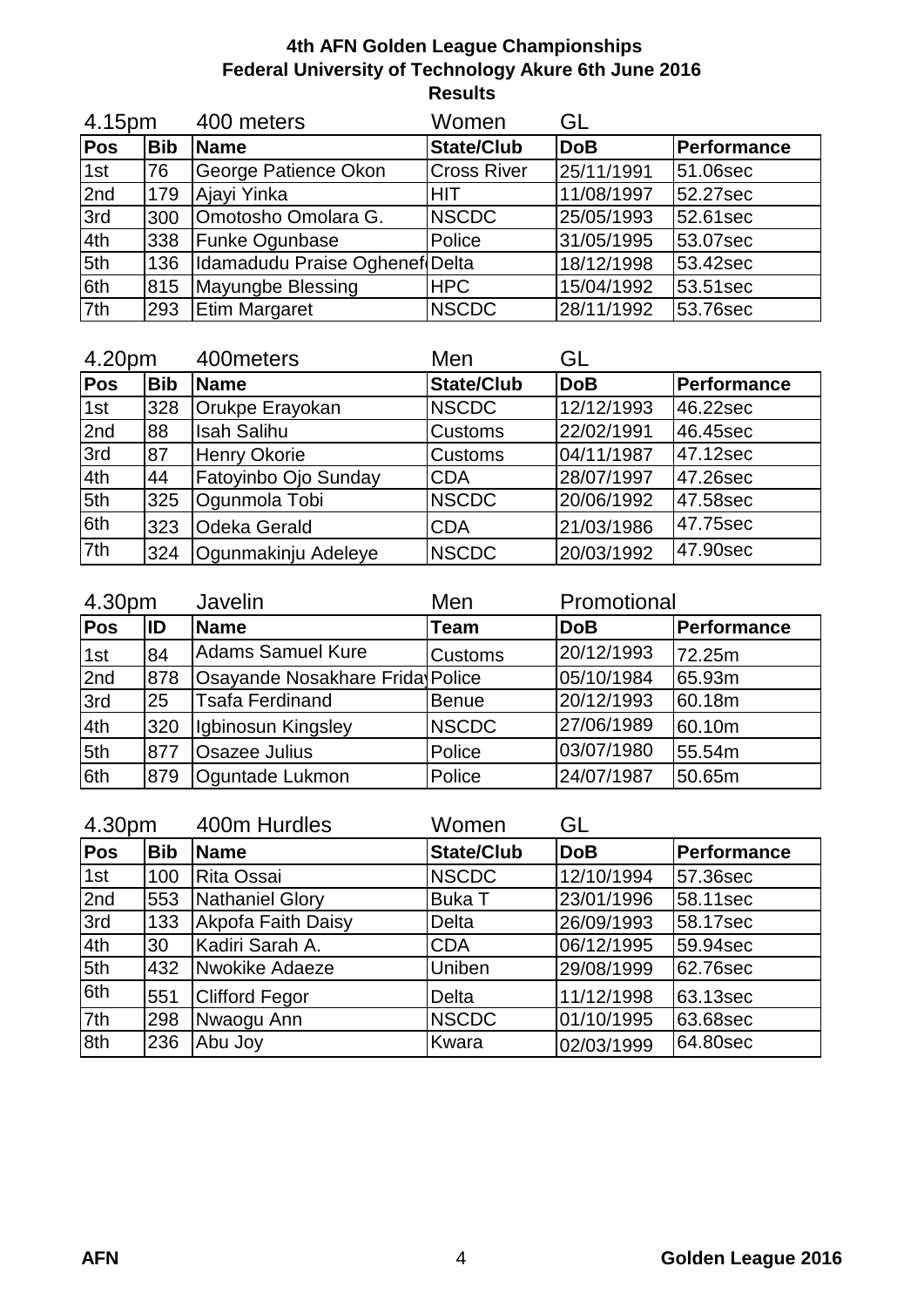| 4.45pm |     | 400m Hurdles         | Promotional<br>Men |            |                  |
|--------|-----|----------------------|--------------------|------------|------------------|
| Pos    | ID  | <b>Name</b>          | <b>Team</b>        | <b>DoB</b> | Performance      |
| 1st    | 558 | Bakre Gbenga         | <b>Buka T</b>      | 21/04/1996 | <b>52.90sec</b>  |
| 2nd    |     | 435 Prior Ochonogor  | Edo                | 20/06/1998 | 54.16sec         |
| 3rd    | 263 | Williams Airen Esosa | Lagos              | 09/09/1995 | <b>154.36sec</b> |
| 4th    | 459 | Jugo Ezira           | Kwara              | 12/12/1997 | 56.52sec         |

| 5.00pm     |     | 200 meters             | Women              | Promotiona Wind: - 1.2m/s |             |  |
|------------|-----|------------------------|--------------------|---------------------------|-------------|--|
| <b>Pos</b> | ID  | <b>Name</b>            | Team               | <b>DoB</b>                | Performance |  |
| 1st        | 79  | Mercy Ntiaobong        | <b>Cross River</b> | 04/10/1997                | 23.83sec    |  |
| 2nd        | 304 | Uko Peace              | <b>HPC</b>         | 26/12/1995                | 24.18sec    |  |
| 3rd        | 35  | <b>Sule Justina</b>    | <b>CDA</b>         | 30/07/1989                | 24.24sec    |  |
| 4th        | 184 | <b>O</b> fuma Eze      | <b>HPC</b>         | 09/09/1992                | 24.51sec    |  |
| 5th        | 567 | Cecilia Francis        | Lagos              | 17/09/1996                | 24.57sec    |  |
| 6th        | 294 | Francis Ruth Oluwakemi | <b>NSCDC</b>       | 07/03/1993                | 24.77sec    |  |

| 5.30pm     |     | 200meters             | Men          | Promotional | Wind: $-0.6$ m/s |
|------------|-----|-----------------------|--------------|-------------|------------------|
| <b>Pos</b> | ID  | Name                  | <b>Team</b>  | <b>DoB</b>  | Performance      |
| 1st        | 495 | <b>Oduduru Divine</b> | <b>NSCDC</b> | 07/10/1996  | 20.53sec         |
| 2nd        | 857 | Arowolo Emmanuel      | <b>FUTA</b>  | 08/07/1997  | 21.01sec         |
| 3rd        | 876 | Alieu Joof            | <b>HPC</b>   | 28/01/1997  | 21.35sec         |
| 4th        | 164 | Abiola Soyemi         | <b>FCT</b>   | 04/06/1997  | 21.37sec         |
| 5th        | 875 | <b>Assan Faye</b>     | <b>HPC</b>   | 28/11/1996  | 21.41sec         |
| 6th        | 852 | Peka Victor           | <b>HPC</b>   | 10/08/1996  | 21.54sec         |
| 7th        | 848 | <b>Edwin Peter</b>    | <b>MOC</b>   | 22/05/1994  | 21.83sec         |
| 8th        | 264 | Jare Folarin          | Lagos        | 10/03/1998  | 21.85sec         |

| 5.45pm |            | 800 meters         | Women             | GL         |             |  |
|--------|------------|--------------------|-------------------|------------|-------------|--|
| Pos    | <b>Bib</b> | <b>Name</b>        | <b>State/Club</b> | <b>DoB</b> | Performance |  |
| 1st    | 288        | Agber Shimenenge   | <b>NSCDC</b>      | 22/12/1993 | 2:06.27sec  |  |
| 2nd    | 629        | Ihekandu Philomena | <b>CDA</b>        | 05/03/1990 | 2:07.98sec  |  |
| 3rd    | 870        | Alabi Aminat       | Lagos             | 06/10/1998 | 2:09.16sec  |  |
| 4th    | 243        | Diamond Maria      | Lagos             | 01/09/1997 | 2:15.96sec  |  |
| 5th    | 817        | Linda Friday       | Police            | 05/11/1991 | 2:16.17sec  |  |
| 6th    | 267        | Emmanuel Mercy O.  | Mountaineer       | 19/02/1999 | 2:29.30sec  |  |